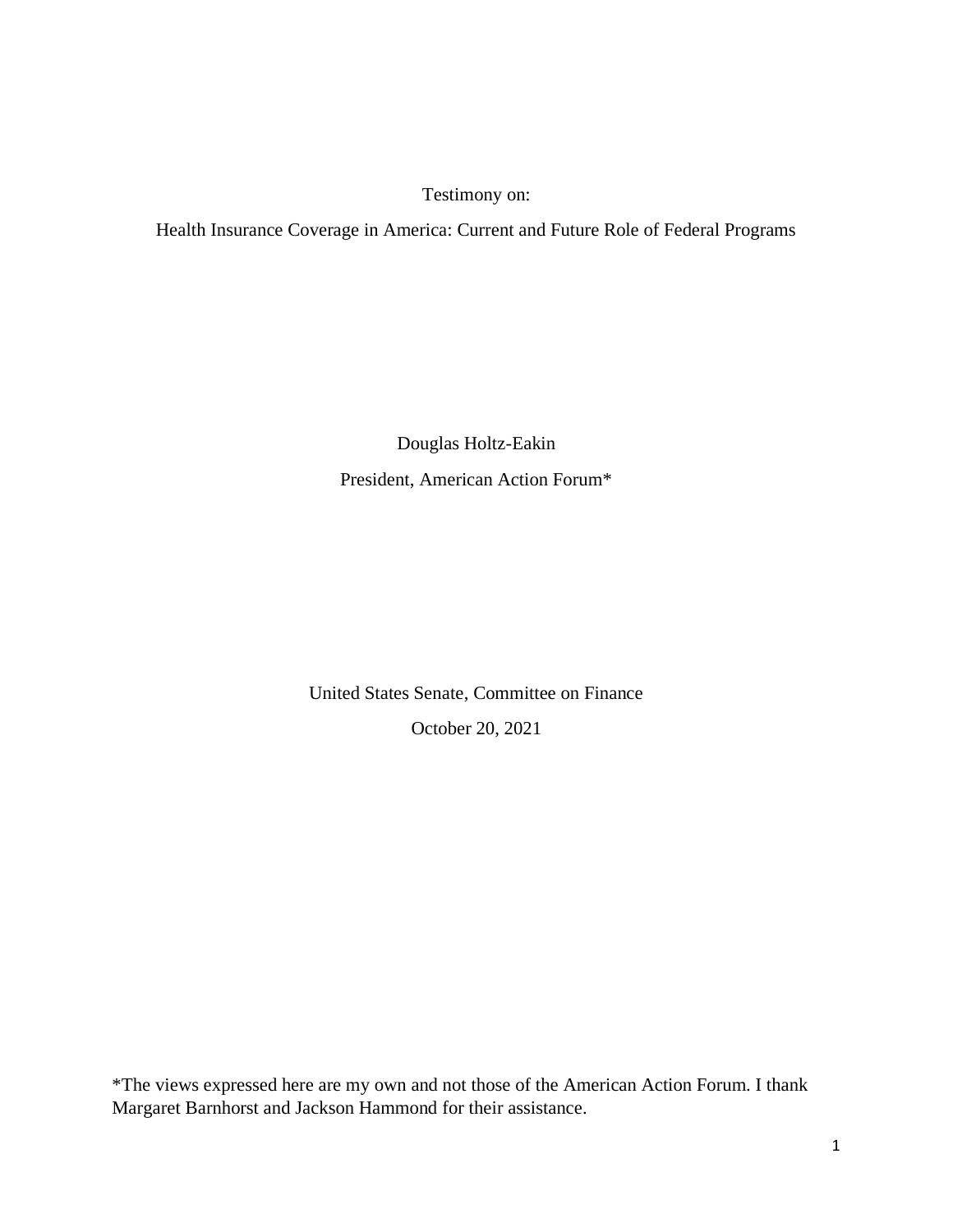### **Introduction**

Chairman Wyden, Ranking Member Crapo, and members of the committee, thank you for the opportunity to discuss health insurance coverage in America and the role of federal programs. In this testimony, I hope to make three main points:

- The vast majority of Americans are covered by health insurance, with private insurance provided by employers being the leading source of coverage.
- During 2020, the onset of the pandemic slightly reduced private insurance, but public safety net programs offset the loss and left the fraction of Americans uninsured roughly unchanged.
- Despite this success, key public programs Medicare and Medicaid can benefit from reforms that raise the value of the care provided to their beneficiaries.

Let me discuss each of these in greater detail.

# **Sources of Health Care Coverage**

# *Pre-COVID-19 Coverage*

Released last month, the Census Bureau's report, "Health Insurance Coverage in the United States: 2020," describes the state of health insurance coverage from 2020, based on data collected in the Current Population Survey Annual Social and Economic Supplement (CPS ASEC). The survey was conducted from February to April 2021 and asked participants about health insurance held at any time throughout 2020. Given the wording of the question, people are considered uninsured in 2020 only if they had no coverage at any time during the year, and they are instead counted in the coverage group for insurance they held at the beginning of the year, and potentially in more than one group if they transitioned. Ultimately, those who lost coverage in 2020 due to the COVID-19 pandemic are not included in the uninsured rate for 2020. Therefore, the 2020 report provides the most recent look at health insurance coverage in the United States just prior to the effects of the pandemic.<sup>1</sup>

According to the report, 66.5 percent of people in the United States had private coverage in 2020, 34.8 percent had public coverage, and 8.6 percent of people in the United States, or 28.0 million, did not have health insurance at any point during the year. Employer-sponsored insurance (ESI) remained the most common sub-type of health insurance, with 54.4 percent of the population covered for some or all of the calendar year, followed by Medicare (18.4 percent), Medicaid (17.8 percent), direct-purchase coverage (10.5 percent), TRICARE (2.8 percent), and coverage through Veterans Affairs (VA) or Civilian Health and Medical Program of the Department of Veterans Affairs (0.9 percent).

The report also details health insurance coverage across various demographic groups, displaying disparities in coverage that existed prior to the pandemic. In 2020, Hispanics, inclusive of all races, had the highest uninsured rate (18.3 percent), followed by Blacks (10.4 percent), Asians (5.9 percent), and non-Hispanic Whites (5.4 percent). Blacks had the highest rate of public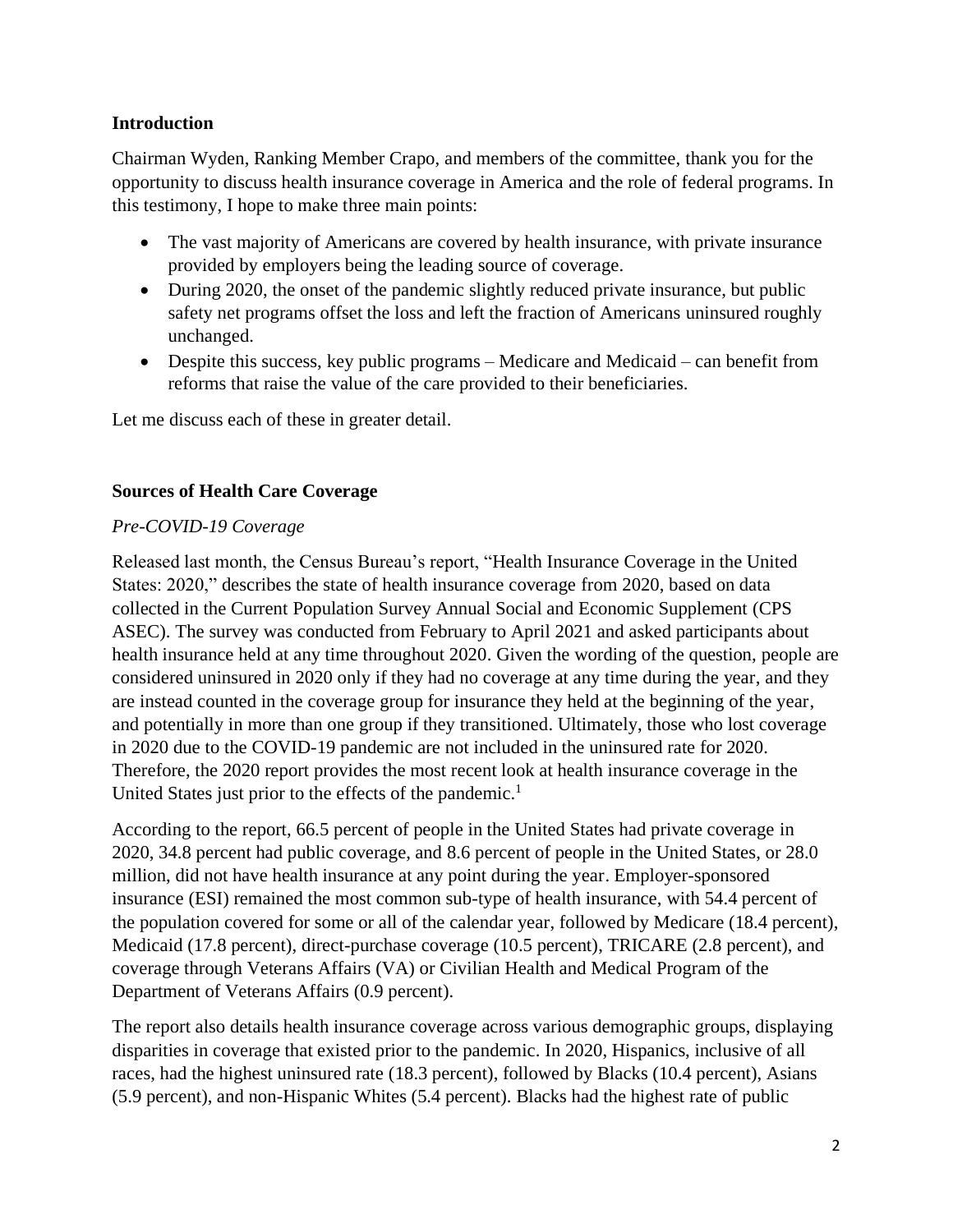coverage at 41.4 percent, while non-Hispanic Whites had the highest rate of private coverage (73.9 percent).

Adults aged 65 and older and children under age 19 were more likely to have coverage than those aged 19 to 64, given their age-eligible status for federal programs. Only 1.0 percent of those aged 65 or older and 5.6 percent of those under age 19 were uninsured for all of 2020, compared to 11.9 percent of those aged 19 to 64.

Poverty and employment also contributed to disparities in health care coverage in 2020. Those living in poverty, with an income below 100 percent of the Federal Poverty Level (FPL), were most likely to be uninsured for the entire calendar year at 17.2 percent, while those with incomes above 400 percent of the FPL were the least likely to be uninsured (3.4 percent). Additionally, among adults aged 19 to 64 years, 12.9 percent of those who did not work at least one week in the year were uninsured for the entire calendar year, compared to 8.4 percent of full-time, yearround workers. Many adults receive health insurance through their employer, and in 2020, 87 percent of full-time, year-round workers were covered by private insurance.

# *COVID-19 Impacts on Coverage*

Since the second quarter of 2020, the COVID-19 pandemic has affected the United States economy and the health insurance market. Over half of the United States population received health insurance through their employer prior to the pandemic, leaving room for significant impacts on health coverage following the loss of 22.2 million jobs between March and April 2020. Last year, several studies attempted to predict pandemic-related losses in coverage, estimating between 3.5 to 5.7 million would become uninsured due to loss of ESI.<sup>2,3</sup> Given the ongoing nature of the pandemic and the lack of significant real-time data, there is still no finite gauge on the effects of the pandemic on insurance coverage, yet more recent preliminary estimates suggest that the effects have not been nearly as detrimental as initially feared.

Last month, researchers at Duke University and Indiana University-Purdue University Indianapolis released a report that found nearly 2.7 million people in the United States lost their health insurance in the spring and summer months (April 23–July 21, 2020), based on data from the Census Bureau's 2020 Household Pulse Survey. <sup>4</sup> This change represented a decline of 1.36 percentage points over the 12-week period. By the fall and winter months (August 19–December 21, 2020), they found enrollment in other coverage types rose enough to offset the loss in ESI, resulting in an insignificant change in the uninsured rate in the fall and winter months of 2020.

Based on the same data from the 2020 Household Pulse Survey, the Urban Institute estimated that 3.3 million adults lost ESI and 1.9 million became uninsured from April 23—July 21, 2020. In their estimates, the overall uninsured rate increased by 1 percentage point in this time period but increased 3.8 percentage points among Hispanic adults and increased 1.6 percentage points among adults with a high school degree or less. Additionally, public coverage rose by 1.1 percentage points during this 3-month period.<sup>5</sup>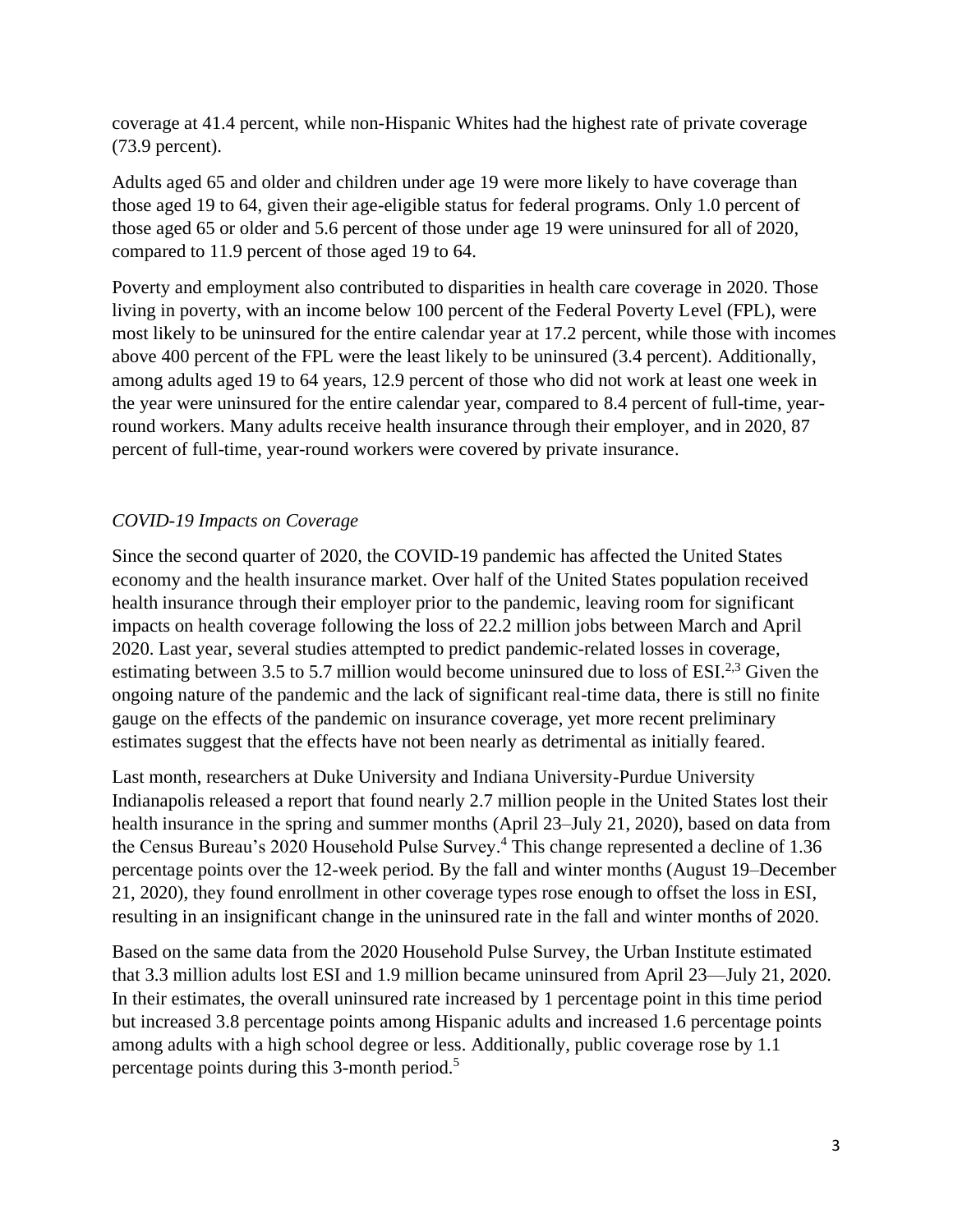A December 2020 report from the Kaiser Family Foundation (KFF) reached similar numbers using employment rates and enrollment in the fully insured group market to extrapolate a rough estimate for the entire ESI market, concluding that approximately 2 to 3 million people lost ESI between March and September 2020.<sup>6</sup> They also note, however, that losses in ESI were largely offset by gains in Medicaid and Marketplace enrollment.

A study from the Heritage Foundation, based on data from the National Association of Insurance Commissioners, found a 7 percent increase in Medicaid and Children's Health Insurance Program (CHIP) enrollment in the first three quarters of 2020, reflective of government measures to address pandemic-related loss of coverage, such as the temporary increase in federal funding for state Medicaid programs and the maintenance of eligibility provisions in the Families First Coronavirus Response Act.<sup>7</sup> More recently, in June 2021, CMS championed record increases in Medicaid and CHIP enrollment, citing a 13.9 percent increase between February 2020 and January 2021.<sup>8</sup> It appears that countercyclical social safety net programs are meeting demand without expansion or increased federal funding, though they should not become a primary source of health coverage for Americans.

While the pandemic may have led to a shift in the distribution of coverage across subtypes, overall coverage rates remained steady for several reasons. Those that lost employment were likely never enrolled in ESI; lower-wage workers are less likely to be covered by an employer plan, and pandemic-related job losses were most pronounced in industries with lower coverage rates.<sup>9</sup> People who did lose ESI as a result of job loss qualified for a special enrollment period for Marketplace coverage, and low-income individuals or families may have become eligible for Medicaid or CHIP. Additionally, many employers continued to temporarily offer ESI or premium support to furloughed or laid-off employees, which further mitigated the pandemic's effects on overall coverage.<sup>10</sup>

If preliminary estimates are true and the uninsured rate has indeed remained steady, there are still around 28 million people without health insurance. Yet according to KFF, 57 percent of the typical non-elderly uninsured population are eligible for, but do not enroll in, free or subsidized coverage. Based on 2019 data, around 40 percent of the typical non-elderly, uninsured population are eligible for free insurance through either Medicaid (24 percent) or a Marketplace Bronze plan with a \$0 premium (16 percent). In addition, 17 percent are likely eligible for subsidized coverage through Marketplaces.<sup>11</sup> Using 2017 data, KFF estimated in another study that roughly 15 percent of the typical non-elderly uninsured population is ineligible for subsidies due to undocumented immigrant status, 14 percent declined an offer of ESI, and 7 percent had incomes above 400 percent of the FPL, making them ineligible for subsidies.<sup>12</sup> Ultimately, it is not clear that expanding federal programs would necessarily cover these populations. In January 2021, 2.2 million individuals fell in the coverage gap as a result of states electing not to expand their Medicaid programs under the Affordable Care Act.<sup>13</sup>

Much is still unknown about the future of COVID-19 and its lingering effects on health coverage. Looking ahead, policymakers should explore why people forgo viable coverage options, identify those that are truly without coverage options, and focus on the subset of individuals living in non-expansion states.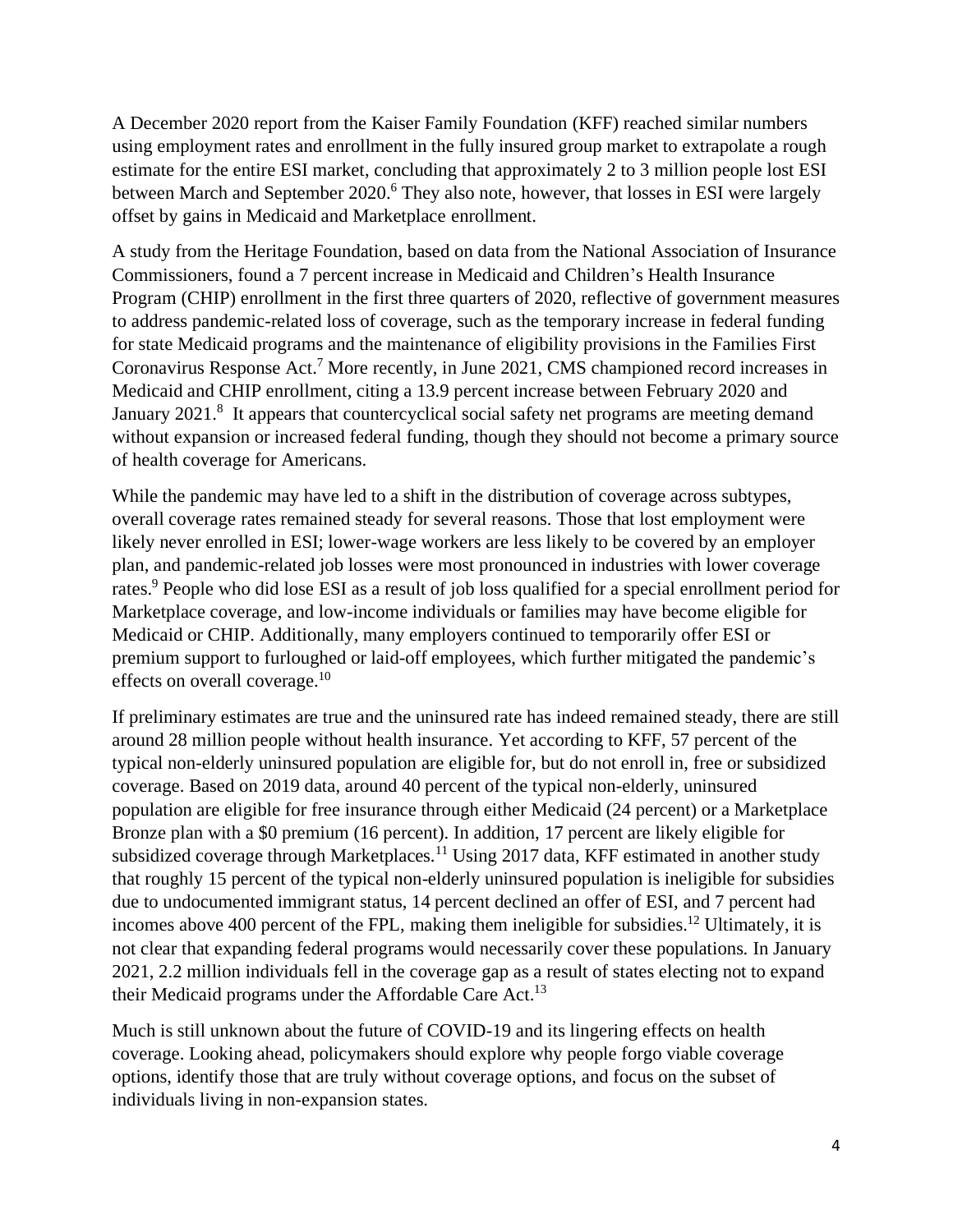#### **Drivers of Health Care Costs**

According to the 2019 National Health Expenditure Account from the Centers for Medicare and Medicaid Services (CMS), individuals, health insurers, and federal and state governments spent a combined \$3.8 trillion on health expenditures in 2019, accounting for 17.7 percent of the national gross domestic product (GDP).<sup>14</sup> From 2010–2018, national health expenditures have grown an average of 4.5 percent each year compared to the previous year, but spending remained around 17 percent of national GDP.<sup>15</sup>

In 2019, roughly 73 percent of total health expenditures, or approximately \$2.77 trillion, was spent on health insurance: private health insurance spending accounted for 31 percent of total health expenditures, Medicare accounted for 21 percent, Medicaid accounted for 16 percent, and other health care services (including VA, Department of Defense, and CHIP) made up 4 percent. <sup>16</sup> Based on this data, spending per beneficiary in 2019 was highest for Medicare (\$13,276), followed by Medicaid (\$8,485) and private health insurance (\$5,927). The remaining 27 percent of total health expenditures was split between out-of-pocket (OOP) costs (11 percent), other third-party payers and programs (9 percent), investments (5 percent) and government public health activities  $(3 \text{ percent})$ .<sup>17</sup>

A number of factors can drive health care costs—including, but not limited to provider consolidation, rising prices of health services, a growing, aging, or sicker population—yet pouring more money into the issue will not necessarily improve coverage, especially in the case of Medicare. According to the Medicare Trustees report released on August 31 of this year, the Medicare Trust Fund, which covers hospital services through Medicare Part A, will be depleted in 2026. In 2020, Medicare spending resulted in a \$495.5 billion deficit, which accounted for 16 percent of the federal debt. Despite the fact that it would require a nearly 33 percent increase in Medicare payroll taxes to cover the Part A cash shortfalls in 2020, progressives continue to push costly agendas to expand the program.

At the start of the pandemic in spring 2020, social distancing measures and attempts to mitigate the spread of the virus led to cancellations of elective procedures and outpatient appointments. Despite subsequent increases in health spending as demand grew for laboratory services and hospitals resumed procedures at the end of the year, overall health spending fell slightly in 2020, according to analysis from the Peterson-KFF Health System Tracker.<sup>18</sup> Total health spending in December 2020 was 1.5 percentage points lower than total health spending from December 2019. Yet GDP fell by 3.5 percent in 2020, meaning that total health spending likely represented a greater share of overall national spending for the year. The sustained decrease in the utilization of preventative services and chronic disease screenings may have long-term impacts on health outcomes and health costs.<sup>19</sup>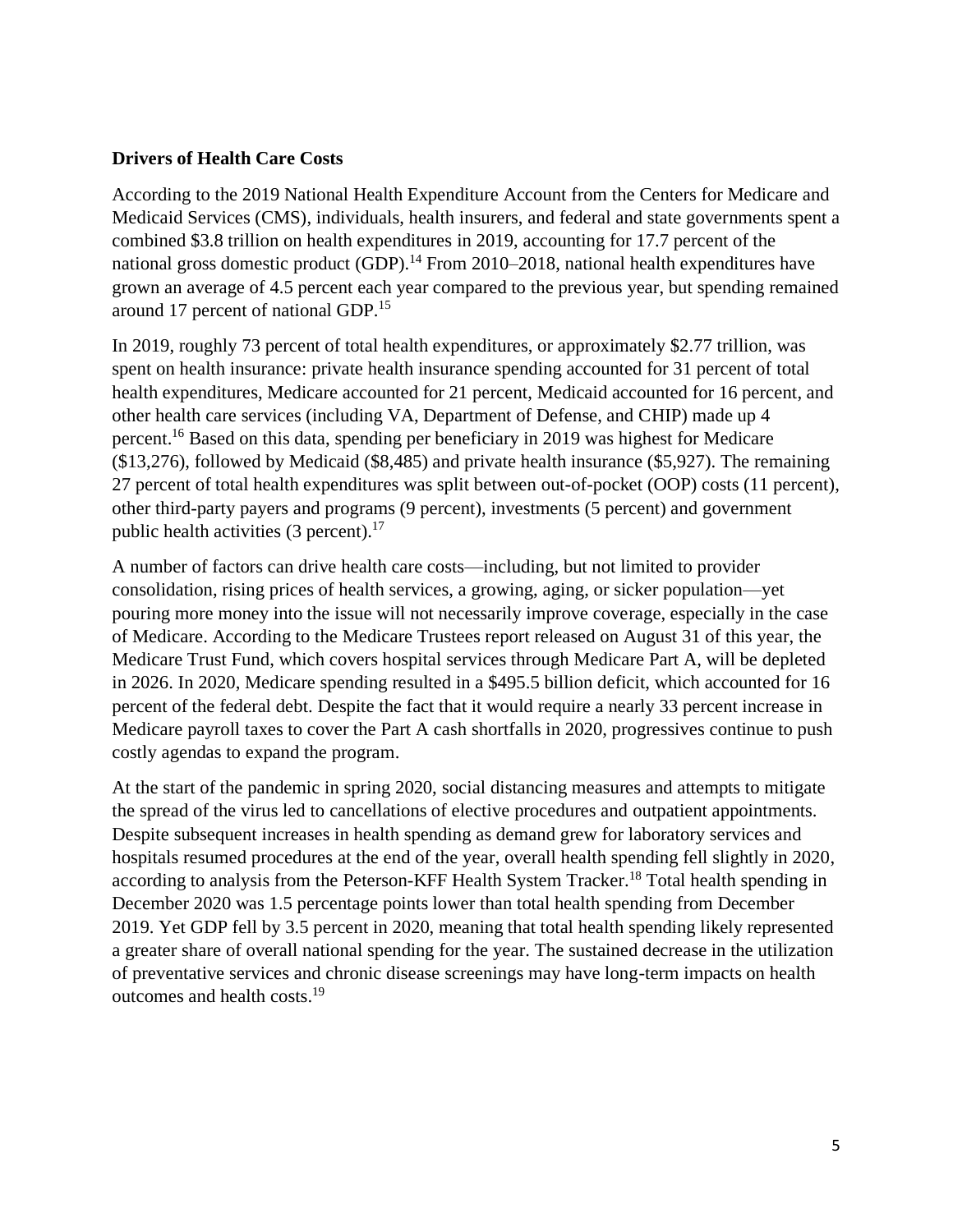#### **Room for Improvement**

While over half of the United States population receives health insurance through their employer, a significant portion of the population relies—for better or worse—on federal and state programs for health care coverage. For these individuals, the future of health care coverage should focus on enhancing existing federal programs to balance costs and provide high value care.

### *Medicare Advantage*

Medicare Advantage (MA) allows beneficiaries to enroll in plans managed by private insurers, as opposed to partaking in the traditional fee-for-service (FFS) Medicare program. MA's popularity continues to grow, because it provides beneficiaries with expanded choices of plans and coverage options at affordable prices.<sup>20</sup> In fact, MA has leveraged the power of competition to control costs: Average premiums for MA plans have continuously decreased since 2015, with average premiums at \$21 a month this year.<sup>21</sup> Additionally, MA beneficiaries spend 40 percent less on OOP costs than FFS beneficiaries and nearly two-thirds of MA seniors are in \$0 premium plans. <sup>22</sup> These savings are significant, especially when considering that more than half of all MA enrollees live on an annual income of less than  $$24,500.^{23}$ 

The average MA enrollee chooses from 33 plans offered by 8 different issuers in their geographic area, $^{24}$  and there is even some evidence that MA enrollment leads to better health outcomes: MA enrollees have 33 percent fewer emergency department visits and 23 percent fewer hospital visits than those in FFS Medicare.<sup>25</sup> MA beneficiaries also experienced lower COVID-19 hospitalization and mortality rates than FFS beneficiaries, perhaps in part due to coordinated care services for seniors that included vaccination support, meal delivery, and athome testing.<sup>26</sup>

Enrollment in MA continues to grow, with 42 percent of current Medicare beneficiaries enrolled in MA as of March of this year and 51 percent of Medicare beneficiaries expected to be enrolled in MA by 2030.<sup>27</sup> MA beneficiaries are proportionally more diverse, lower income, and more complex than those in FFS: racial minorities make up a larger share of the MA population (33 percent) than they do of the FFS population (16 percent).<sup>28</sup>MA costs \$7 billion more a year than traditional Medicare, largely because of the supplemental benefits MA plans offer, such as dental, hearing, and vision.<sup>29</sup> Yet, in the grand scheme of a \$776 billion entitlement program, \$7 billion amounts to less than 1 percent of total spending.<sup>30</sup>

Rather than pursuing costly agendas to expand supplemental benefits or lower the Medicare eligibility age, advocates for enhancing health care coverage for the elderly should focus on bolstering MA.

# *Medicare Part D Reform*

Medicare Part D provides Medicare beneficiaries with access to subsidized prescription drug coverage, and in 2021, 48 million seniors, or 77 percent of all Medicare beneficiaries, enrolled in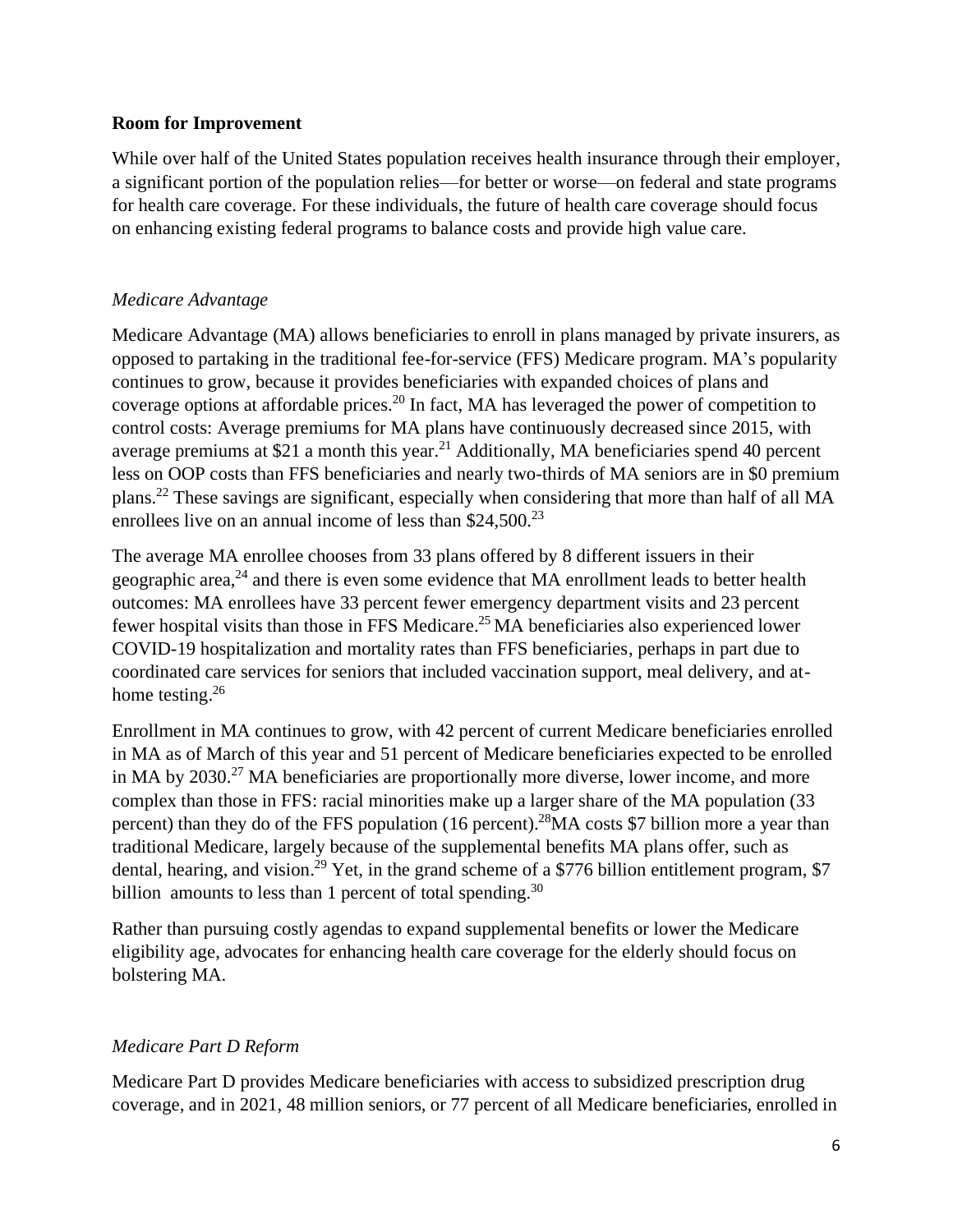Part D benefits.<sup>31</sup> While the program has been largely successful, it represents approximately a third of all drug spending in the United States, and its current structure, along with pricing incentives in the broader pharmaceutical market, creates perverse incentives for insurers and drug manufacturers to benefit from high-cost drugs.

Growing pharmaceutical expenditures in the past several years, driven by a significant increase in both the number of beneficiaries reaching catastrophic coverage and the costs that each of them incur, have led to a resounding push to reform Part D to realign incentives. Spreading the risk for high-cost beneficiaries to insurers and drug manufacturers, while capping the liability of beneficiaries, could induce behavioral changes that lead to lower costs for all parties.

Reforms should include placing a true cap on beneficiary OOP expenditures, eliminating the coverage gap phase entirely and instead requiring drug manufacturers to pay rebates during the catastrophic phase, reducing the federal government's reinsurance rate, and increasing plans' liability in the catastrophic phase. Under a Part D redesign such as the one proposed by the American Action Forum in 2018, assuming a maximum OOP (MOOP) cap of \$2,500, would collectively save beneficiaries \$7.4 billion over 10 years (from 2020-2029). Each beneficiary would see an increase in their premiums of only \$61 over the entire 10-year window, or an average monthly increase of \$0.51. Across all beneficiaries, the reduced cost-sharing expenses would more than offset the increase in premiums paid.

In this same proposal, the federal government would be expected to save \$23.4 billion over 10 years if a \$2,500 MOOP were implemented in 2020 and a 5 percent reduction in brand drug spending occurred. While total premium subsidies would increase \$637.4 billion, reinsurance expenditures would decline by \$473.2 billion, and low-income subsidy cost-sharing subsidies would decline by \$187.6 billion.

If the maximum OOP cap is increased, however, expected overall beneficiary savings would decrease while federal government savings would increase. With a \$4,000 maximum OOP cap, the federal government would save \$31 billion over the 10-year period, and beneficiaries would save \$400 million over 10 years. In this scenario, premium increases would offset nearly all of the expected reductions in cost-sharing.

Insurers will want to find ways to counter beneficiaries' loss of incentive to use lower-cost alternatives; such tools already at plans' disposal include requiring pre-authorization or step therapy for coverage of higher-cost drugs. Beneficiaries may resist if the tools impose too much of a barrier to accessing their preferred drug. If policymakers take seriously the effort to reduce expenditures and use of low-value health care products, however, they will have to make tradeoffs. Alternatively, current rules could be loosened to provide plans more options to control costs in ways that are less punitive or burdensome to beneficiaries. This approach could include greater formulary flexibility such as loosening the protected classes requirements and allowing more narrow coverage options in certain therapeutic classes, as recommended by MedPAC.<sup>32</sup>

That being said, restructuring the benefit design of Medicare Part D in a way that realigns incentives away from high-cost, high-rebate drugs may be the best option to reduce overall program costs as well as drug prices in other parts of the market.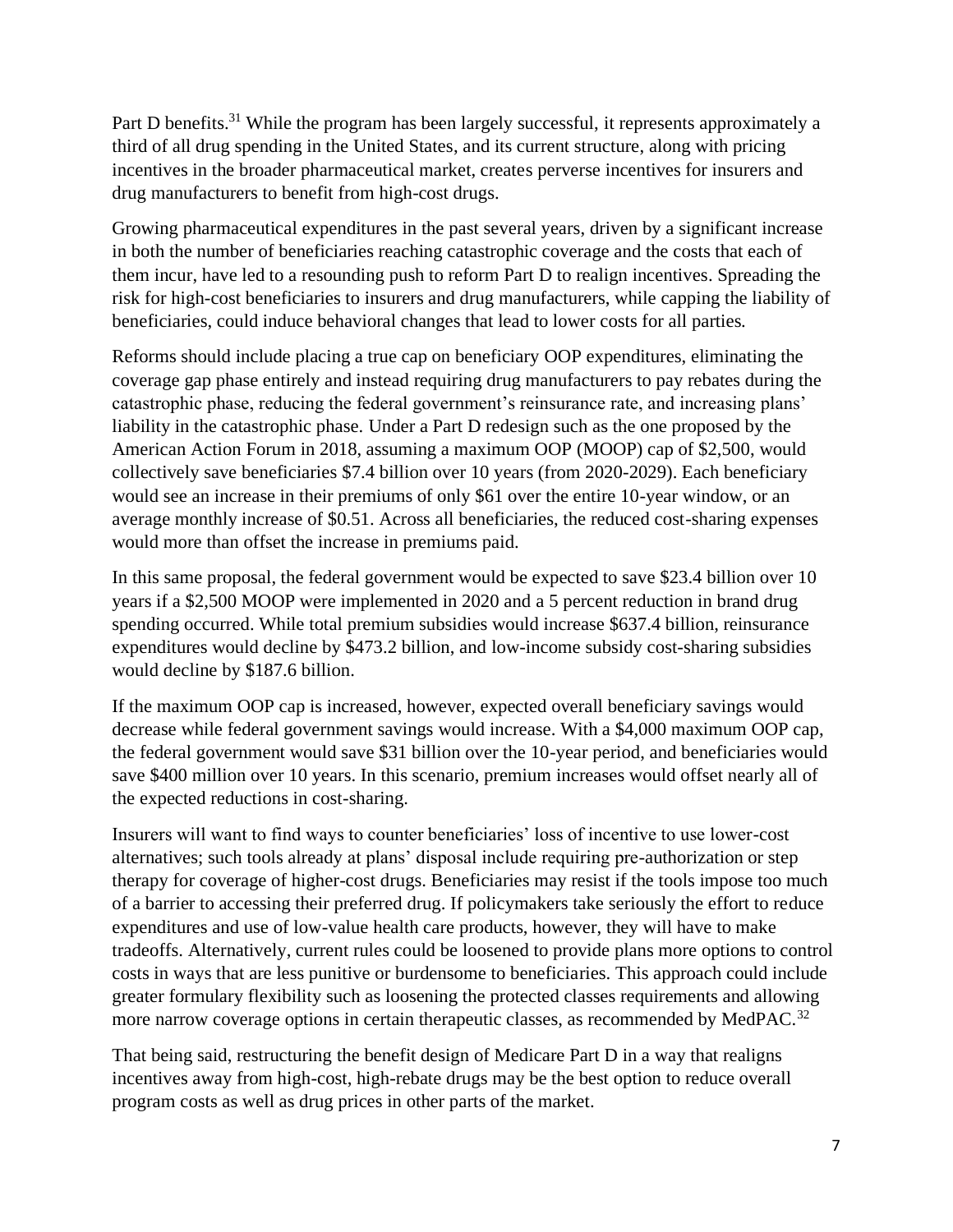# *Managed Medicaid*

Medicaid managed care programs can assist states in reducing Medicaid costs and better utilizing health services to improve outcomes for Medicaid beneficiaries. While traditional FFS Medicaid encourages greater use of services and use of more expensive services as it reimburses providers for each service performed without any quality controls or value assessments of services, Managed Care Organizations (MCOs) are required to meet certain quality standards as part of their contract with the state and are paid a fixed amount for each enrollee, thus eliminating the incentive to provide unnecessary services. As of this year, 40 states and the District of Columbia use MCOs.

MCOs establish a network of providers and connect patients with a primary care provider, disincentivize overutilization of services or use of high cost services, and incentivize and encourage wellness and preventive services. These and other cost management strategies to discourage resource use, limit subspecialists and/or require approvals for referrals work very well for generally healthy populations with preventive and episodic health needs. Chronic complex populations, particularly children, have many specialized needs that must be closely integrated and delivered in a coordinated fashion, often on a daily basis, to be effective.

While all individuals can benefit from managed care programs, individuals with above-average health care needs will benefit the most from the stricter regulations regarding quality of care and beneficiary protections. Future efforts to improve MCOs should focus on enrolling higher-cost populations. The aged and disabled are the costliest Medicaid beneficiaries, therefore their lack of enrollment in managed care programs (and thus their continued enrollment in FFS Medicaid) has resulted in much of the potential benefit offered by such programs to go unrealized. Aged and disabled beneficiaries account for 60 percent of all Medicaid expenditures despite being only a quarter of the Medicaid population.<sup>33</sup> As such, despite 69 percent of Medicaid beneficiaries being enrolled in MCOs in 2018, only 46.2 percent of total Medicaid spending was spent on MCOs in 2019.<sup>34</sup>

Adults and children with chronic or complex medical conditions have expenditures far above the average for those without such conditions, yet many of these individuals with complex needs are not receiving the most appropriate or beneficial care, and they—and the Medicaid budget—are worse off because of it. A more integrated and coordinated approach through managed Medicaid would expand coverage for the most vulnerable populations while controlling costs and improving outcomes for all.

# **Conclusion**

Collectively, Americans are getting older, living longer, and becoming increasingly burdened with chronic diseases.<sup>35</sup> Looking to the future, the federal government should focus on maximizing spending power and improving the value of existing programs to ensure sustainable and high-quality health care.

Thank you. I look forward to answering your questions.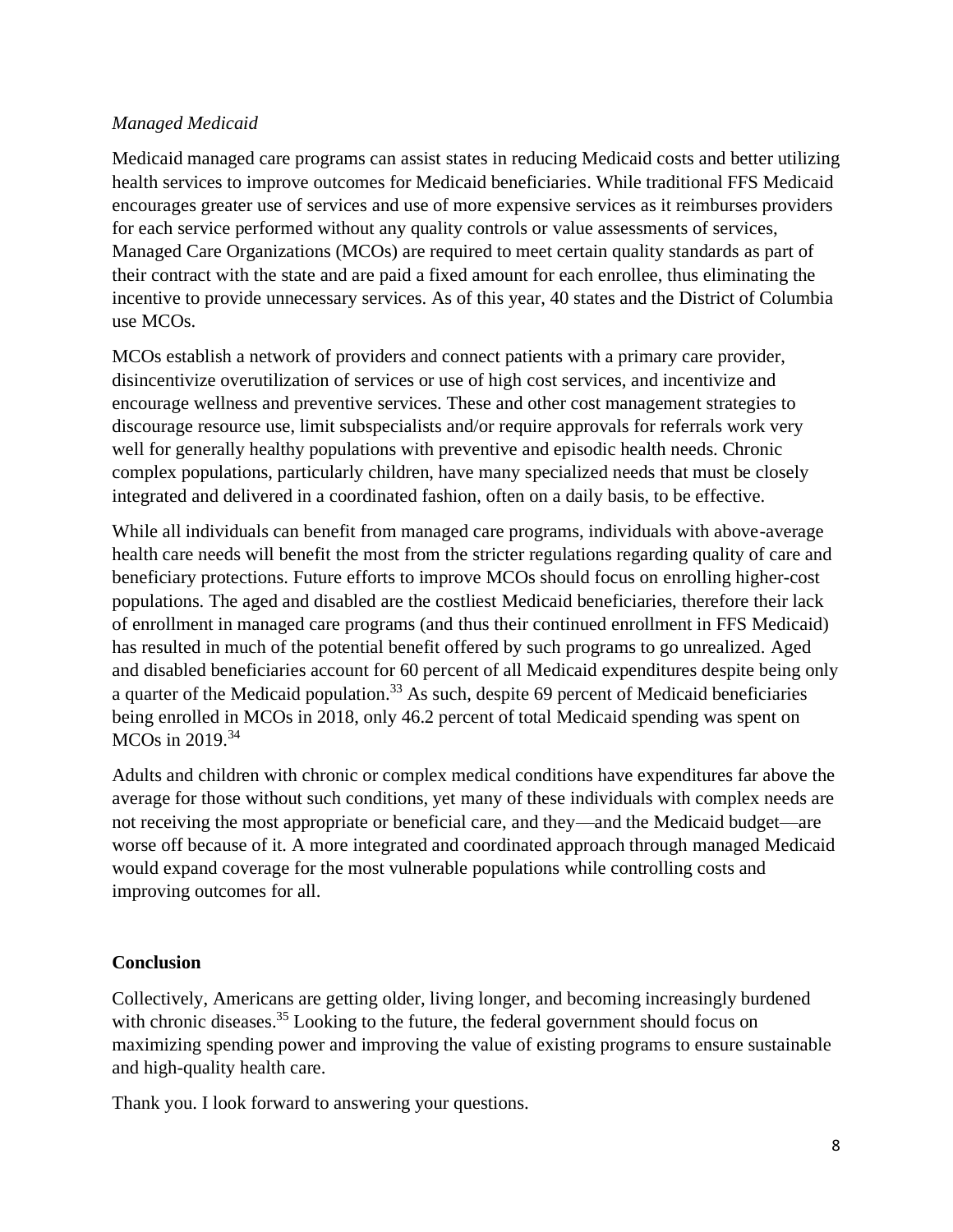#### **Notes**

<sup>3</sup> <https://www.kff.org/coronavirus-covid-19/issue-brief/eligibility-for-aca-health-coverage-following-job-loss/>

<sup>5</sup> [https://www.urban.org/sites/default/files/publication/102852/as-the-covid-19-recession-extended-into-the](https://www.urban.org/sites/default/files/publication/102852/as-the-covid-19-recession-extended-into-the-summer-of-2020-more-than-3-million-adults-lost-employer-sponsored-health-insurance-coverage-and-2-million-became-uninsured.pdf)[summer-of-2020-more-than-3-million-adults-lost-employer-sponsored-health-insurance-coverage-and-2-million](https://www.urban.org/sites/default/files/publication/102852/as-the-covid-19-recession-extended-into-the-summer-of-2020-more-than-3-million-adults-lost-employer-sponsored-health-insurance-coverage-and-2-million-became-uninsured.pdf)[became-uninsured.pdf](https://www.urban.org/sites/default/files/publication/102852/as-the-covid-19-recession-extended-into-the-summer-of-2020-more-than-3-million-adults-lost-employer-sponsored-health-insurance-coverage-and-2-million-became-uninsured.pdf)

<sup>6</sup> <https://www.kff.org/policy-watch/how-has-the-pandemic-affected-health-coverage-in-the-u-s/>

<sup>7</sup> [https://www.heritage.org/public-health/report/covid-19-effects-the-response-health-insurance-coverage-and](https://www.heritage.org/public-health/report/covid-19-effects-the-response-health-insurance-coverage-and-claims)[claims](https://www.heritage.org/public-health/report/covid-19-effects-the-response-health-insurance-coverage-and-claims)

<sup>8</sup> [https://www.medicaid.gov/medicaid/national-medicaid-chip-program-information/downloads/april-2021](https://www.medicaid.gov/medicaid/national-medicaid-chip-program-information/downloads/april-2021-medicaid-chip-enrollment-trend-snapshot.pdf) [medicaid-chip-enrollment-trend-snapshot.pdf](https://www.medicaid.gov/medicaid/national-medicaid-chip-program-information/downloads/april-2021-medicaid-chip-enrollment-trend-snapshot.pdf)

<sup>9</sup> <https://www.kff.org/policy-watch/how-has-the-pandemic-affected-health-coverage-in-the-u-s/>

<sup>10</sup> <https://www.bls.gov/brs/2020-results.htm>

<sup>11</sup> <https://www.kff.org/policy-watch/millions-of-uninsured-americans-are-eligible-for-free-aca-health-insurance/>

13 [https://www.kff.org/uninsured/issue-brief/the-coverage-gap-uninsured-poor-adults-in-states-that-do-not](https://www.kff.org/uninsured/issue-brief/the-coverage-gap-uninsured-poor-adults-in-states-that-do-not-expand-medicaid/)[expand-medicaid/](https://www.kff.org/uninsured/issue-brief/the-coverage-gap-uninsured-poor-adults-in-states-that-do-not-expand-medicaid/)

<sup>14</sup> <https://www.cms.gov/files/document/highlights.pdf>

<sup>15</sup> <https://www.cdc.gov/nchs/data/hus/2019/044-508.pdf>

<sup>16</sup> [National Health Expenditures 2019 Highlights \(cms.gov\)](https://www.cms.gov/files/document/highlights.pdf)

<sup>17</sup>[The Nation's Health Dollar \(\\$3.8 Trillion\), Calendar Year 2019: Where It Came From \(cms.gov\)](https://www.cms.gov/files/document/nations-health-dollar-where-it-came-where-it-went.pdf)

<sup>18</sup> [https://www.healthsystemtracker.org/chart-collection/how-have-healthcare-utilization-and-spending-changed](https://www.healthsystemtracker.org/chart-collection/how-have-healthcare-utilization-and-spending-changed-so-far-during-the-coronavirus-pandemic/#item-start)[so-far-during-the-coronavirus-pandemic/#item-start](https://www.healthsystemtracker.org/chart-collection/how-have-healthcare-utilization-and-spending-changed-so-far-during-the-coronavirus-pandemic/#item-start)

<sup>19</sup> [https://www.healthsystemtracker.org/chart-collection/how-have-healthcare-utilization-and-spending-changed](https://www.healthsystemtracker.org/chart-collection/how-have-healthcare-utilization-and-spending-changed-so-far-during-the-coronavirus-pandemic/#item-covidcostsuse_marchupdate_2)[so-far-during-the-coronavirus-pandemic/#item-covidcostsuse\\_marchupdate\\_2](https://www.healthsystemtracker.org/chart-collection/how-have-healthcare-utilization-and-spending-changed-so-far-during-the-coronavirus-pandemic/#item-covidcostsuse_marchupdate_2)

<sup>20</sup> <https://www.kff.org/medicare/issue-brief/a-dozen-facts-about-medicare-advantage-in-2019/>

<sup>21</sup> [https://www.kff.org/medicare/issue-brief/medicare-advantage-in-2021-premiums-cost-sharing-out-of-pocket](https://www.kff.org/medicare/issue-brief/medicare-advantage-in-2021-premiums-cost-sharing-out-of-pocket-limits-and-supplemental-benefits/)[limits-and-supplemental-benefits/](https://www.kff.org/medicare/issue-brief/medicare-advantage-in-2021-premiums-cost-sharing-out-of-pocket-limits-and-supplemental-benefits/)

<sup>22</sup> Average annual beneficiary health care costs [for various Medicare coverage options \(milliman.com\)](https://www.milliman.com/en/insight/Average-annual-beneficiary-health-care-costs-for-various-Medicare-coverage-options-2021)

<sup>23</sup> [BMA-Data-Brief-March-2021-FIN.pdf \(bettermedicarealliance.org\)](https://bettermedicarealliance.org/wp-content/uploads/2021/03/BMA-Data-Brief-March-2021-FIN.pdf)

<sup>24</sup> <https://www.kff.org/medicare/issue-brief/medicare-advantage-2021-spotlight-first-look/>

<sup>25</sup> [https://avalere.com/press-releases/medicare-advantage-achieves-better-health-outcomes-and-lower-](https://avalere.com/press-releases/medicare-advantage-achieves-better-health-outcomes-and-lower-utilization-of-high-cost-services-compared-to-fee-for-service-medicare)

[utilization-of-high-cost-services-compared-to-fee-for-service-medicare](https://avalere.com/press-releases/medicare-advantage-achieves-better-health-outcomes-and-lower-utilization-of-high-cost-services-compared-to-fee-for-service-medicare)

<sup>26</sup> BMA-Q3-Data-Brief-FIN-1.pdf (bettermedicarealliance.org)

<sup>27</sup> <https://www.kff.org/medicare/issue-brief/medicare-advantage-in-2021-enrollment-update-and-key-trends/>

<sup>28</sup> [BMA-State-of-MA-Report-2021.pdf \(bettermedicarealliance.org\)](https://bettermedicarealliance.org/wp-content/uploads/2021/05/BMA-State-of-MA-Report-2021.pdf)

<sup>29</sup> [https://www.kff.org/medicare/press-release/payments-to-medicare-advantage-plans-boosted-medicare-](https://www.kff.org/medicare/press-release/payments-to-medicare-advantage-plans-boosted-medicare-spending-by-7-billion-in-2019/)

[spending-by-7-billion-in-2019/](https://www.kff.org/medicare/press-release/payments-to-medicare-advantage-plans-boosted-medicare-spending-by-7-billion-in-2019/)

<sup>30</sup> [https://www.pgpf.org/budget-](https://www.pgpf.org/budget-basics/medicare#:~:text=Medicare%20accounts%20for%20a%20significant,of%20total%20federal%20government%20spending)

[basics/medicare#:~:text=Medicare%20accounts%20for%20a%20significant,of%20total%20federal%20government](https://www.pgpf.org/budget-basics/medicare#:~:text=Medicare%20accounts%20for%20a%20significant,of%20total%20federal%20government%20spending) [%20spending.](https://www.pgpf.org/budget-basics/medicare#:~:text=Medicare%20accounts%20for%20a%20significant,of%20total%20federal%20government%20spending)

31 [https://www.kff.org/medicare/issue-brief/key-facts-about-medicare-part-d-enrollment-premiums-and-cost](https://www.kff.org/medicare/issue-brief/key-facts-about-medicare-part-d-enrollment-premiums-and-cost-sharing-in-2021/)[sharing-in-2021/](https://www.kff.org/medicare/issue-brief/key-facts-about-medicare-part-d-enrollment-premiums-and-cost-sharing-in-2021/)

32 [http://www.medpac.gov/docs/default-source/reports/mar18\\_medpac\\_ch14\\_sec.pdf](http://www.medpac.gov/docs/default-source/reports/mar18_medpac_ch14_sec.pdf)

<sup>33</sup> [http://kff.org/other/state-indicator/total-medicaid-mco-](http://kff.org/other/state-indicator/total-medicaid-mco-spending/?currentTimeframe=0&sortModel=%7B%22colId%22:%22Location%22,%22sort%22:%22asc%22%7D)

[spending/?currentTimeframe=0&sortModel=%7B%22colId%22:%22Location%22,%22sort%22:%22asc%22%7D](http://kff.org/other/state-indicator/total-medicaid-mco-spending/?currentTimeframe=0&sortModel=%7B%22colId%22:%22Location%22,%22sort%22:%22asc%22%7D)

<sup>1</sup> <https://www.census.gov/content/dam/Census/library/publications/2021/demo/p60-274.pdf>

<sup>2</sup> <https://www.urban.org/research/publication/changes-health-insurance-coverage-due-covid-19-recession>

<sup>4</sup> <https://jamanetwork.com/journals/jama-health-forum/fullarticle/2783874>

<sup>12</sup> [https://files.kff.org/attachment/The-Uninsured-and-the-ACA-A-Primer-Key-Facts-about-Health-Insurance-and](https://files.kff.org/attachment/The-Uninsured-and-the-ACA-A-Primer-Key-Facts-about-Health-Insurance-and-the-Uninsured-amidst-Changes-to-the-Affordable-Care-Act)[the-Uninsured-amidst-Changes-to-the-Affordable-Care-Act](https://files.kff.org/attachment/The-Uninsured-and-the-ACA-A-Primer-Key-Facts-about-Health-Insurance-and-the-Uninsured-amidst-Changes-to-the-Affordable-Care-Act)